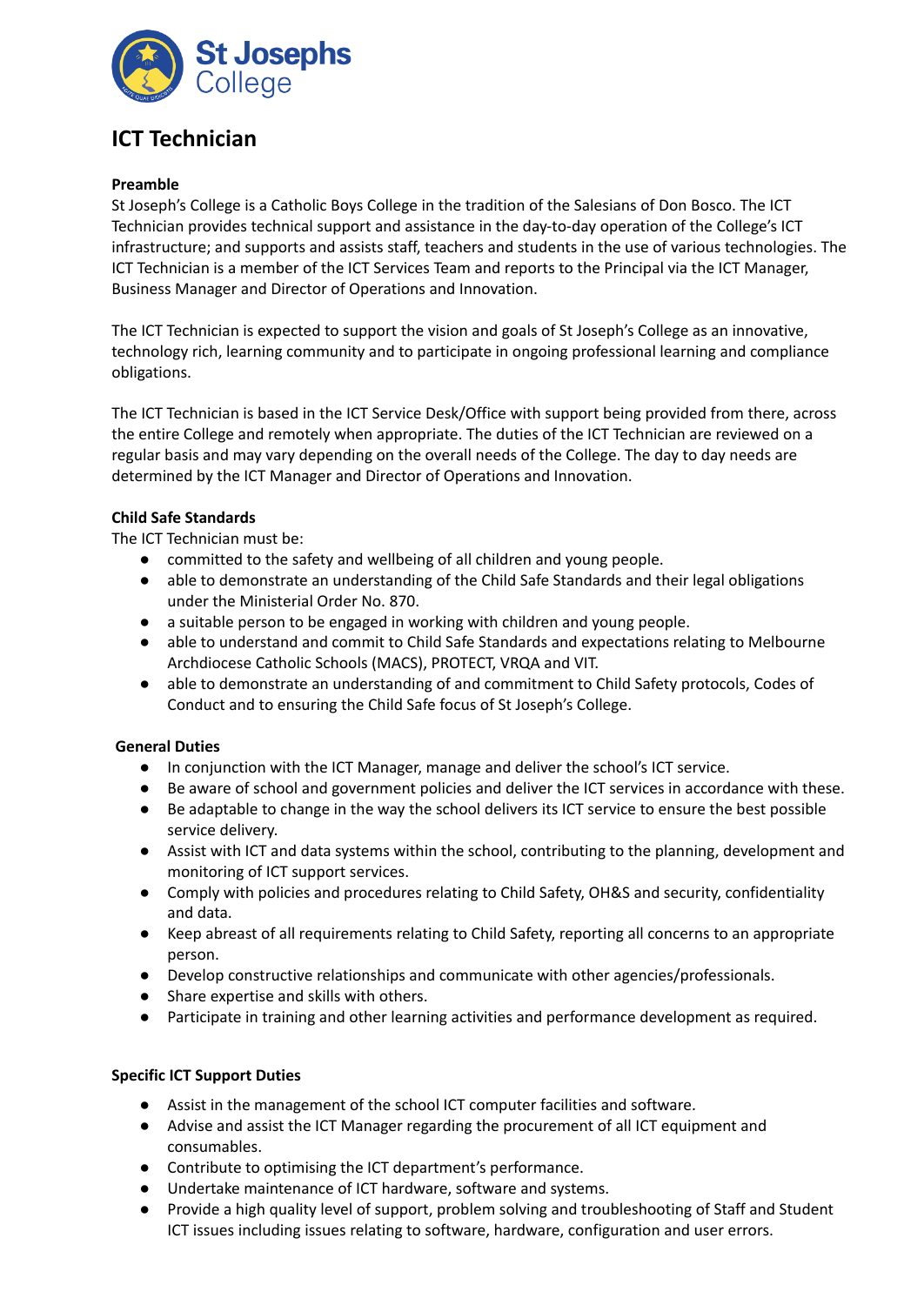- Contribute to the maintenance of a Help Desk system that ensures requests for work are prioritised and completed in line with the College's Standards.
- Assist in the management of the College's wireless network.
- Assist with the management of classroom management software.
- In collaboration with the ICT Manager, Contribute to the College's ICT Strategic Plan.
- Maintain access to the relevant College Systems as directed by the ICT Manager and Director of Operations and Innovation.
- Ensure an up to date ICT inventory is maintained.
- Assist with the production of an annual audit of the ICT equipment for the ICT Manager.
- Under the direction of the ICT Manager, liaise with partners and suppliers of the school on ICT related issues.
- Assist with the technical upgrade, implementation and training for the College's various ICT Systems.
- Assist with the College's Audio Visual Technologies.
- Contribute to ICT training and advise school staff as appropriate.
- Ensure the correct disposal of damaged and un-repairable equipment and that the school meets its recycling duties in line with current procedures and legislation.
- Assist as required with the effective implementation of projects and school ICT initiatives.
- Take responsibility for their own professional development, continually keep updated about new initiatives in educational ICT, and contribute to the school as a learning organisation.
- Share responsibility for the implementation of Health and Safety regulations and CECV and MACS legislation in the College.
- Any other duties as directed by the Principal or her delegate.

## **Key Selection Criteria**

- 1. Support and participation in the faith life of St Joseph's College including commitment to the Salesian ethos of the College.
- 2. Suitable qualifications and experience.
- 3. A high level of competence in ICT support and the ability to work flexibly in supporting the overall work of the ICT Team.
- 4. Proven record as a skilled ICT Technician or equivalent experience.
- 5. Knowledge and understanding of relevant software, hardware and networking concepts.
- 6. Well-developed interpersonal skills including organisation and communication.
- 7. Ability to demonstrate a high level of confidentiality, loyalty and professionalism.
- 8. Ability to work effectively independently and as part of a team.
- 9. Capacity to work cooperatively and flexibly with a range of people including administration and finance officers, teachers, learning support staff, students, parents, visitors and contractors.
- 10. Ability to problem-solve and seek assistance as required.
- 11. Knowledge and support of relevant policies including Child Safety, Reportable Conduct, Privacy, OHS.
- 12. Current First Aid training at Level 2 or equivalent (or willingness to obtain this).
- 13. Current WCC (Working With Children) certification.
- 14. Commitment to ongoing professional learning, professional growth on a personal and professional level for the benefit of the College community.

# **Working Conditions**

- Sitting for extended periods of time.
- Dexterity of hands and fingers to operate a computer keyboard, mouse, power tools, and to handle other computer components.
- Occasional inspection of cables in floors and ceilings.
- Lifting and transporting of moderately heavy objects, such as computers and peripherals.
- Ability to access the whole site to review/check ICT equipment.
- A substantial amount of work involving visual display units.
- Evening work will be required from time to time to support events for which flexibility in working hours is essential.